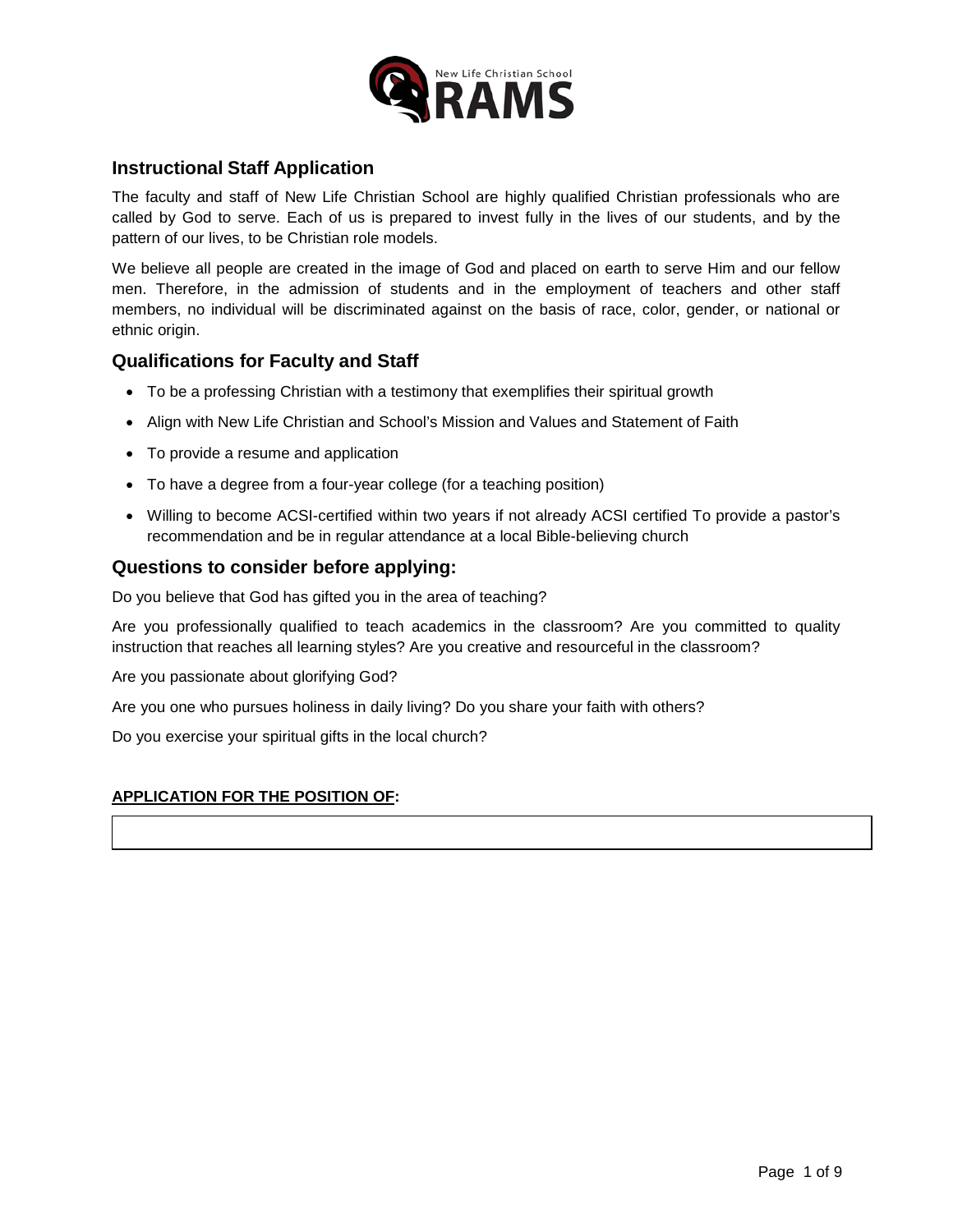

# **A. Applicant's Name and Address**

| Last Name                                                             | <b>First Name</b> | Middle Initial |  |  |
|-----------------------------------------------------------------------|-------------------|----------------|--|--|
| <b>Current Street Address</b>                                         |                   |                |  |  |
| <b>Street Address</b>                                                 |                   |                |  |  |
| City                                                                  | <b>State</b>      | Zip Code       |  |  |
| Length of time at this address:                                       |                   |                |  |  |
| Home Phone:                                                           |                   |                |  |  |
| Cell Phone:                                                           |                   |                |  |  |
| Best time to call:                                                    |                   |                |  |  |
| Email:                                                                |                   |                |  |  |
| Permanent Address and phone number if different from current address: |                   |                |  |  |

### **B. Desired Position**

| <b>Position Applied For:</b> Please indicate your $1st$ and $2nd$ choice below. |                      |               |                     |                    |                       |
|---------------------------------------------------------------------------------|----------------------|---------------|---------------------|--------------------|-----------------------|
| $\Box$ Preschool                                                                |                      |               |                     |                    |                       |
| $\square$ Elementary:                                                           |                      |               |                     |                    |                       |
| $\Box$ Kindergarten $\Box$ First                                                |                      | $\Box$ Second | $\square$ Third     | $\square$ Fourth   | $\Box$ Fifth          |
| □ Middle School:                                                                |                      |               |                     |                    |                       |
| $\square$ Bible                                                                 | $\Box$ Language Arts |               | □ Math              | $\square$ Science  | $\Box$ Social Studies |
| $\Box$ High School:                                                             |                      |               |                     |                    |                       |
| $\square$ Bible                                                                 | $\square$ English    |               | □ Math              | $\Box$ Science     | □ Social Studies      |
| □ Advanced Placement - List Subject Area(s): __________________________________ |                      |               |                     |                    |                       |
| $\Box$ Enrichment:                                                              |                      |               |                     |                    |                       |
| $\Box$ Art                                                                      | □ Foreign Language*  |               |                     | □ Computer Science | □ Learning Specialist |
| $\Box$ Media Specialist $\Box$ Physical Education                               |                      |               |                     |                    |                       |
|                                                                                 |                      |               |                     |                    |                       |
|                                                                                 |                      |               |                     |                    |                       |
| $\Box$ Full time                                                                | $\Box$ Part time     |               | $\square$ Temporary |                    |                       |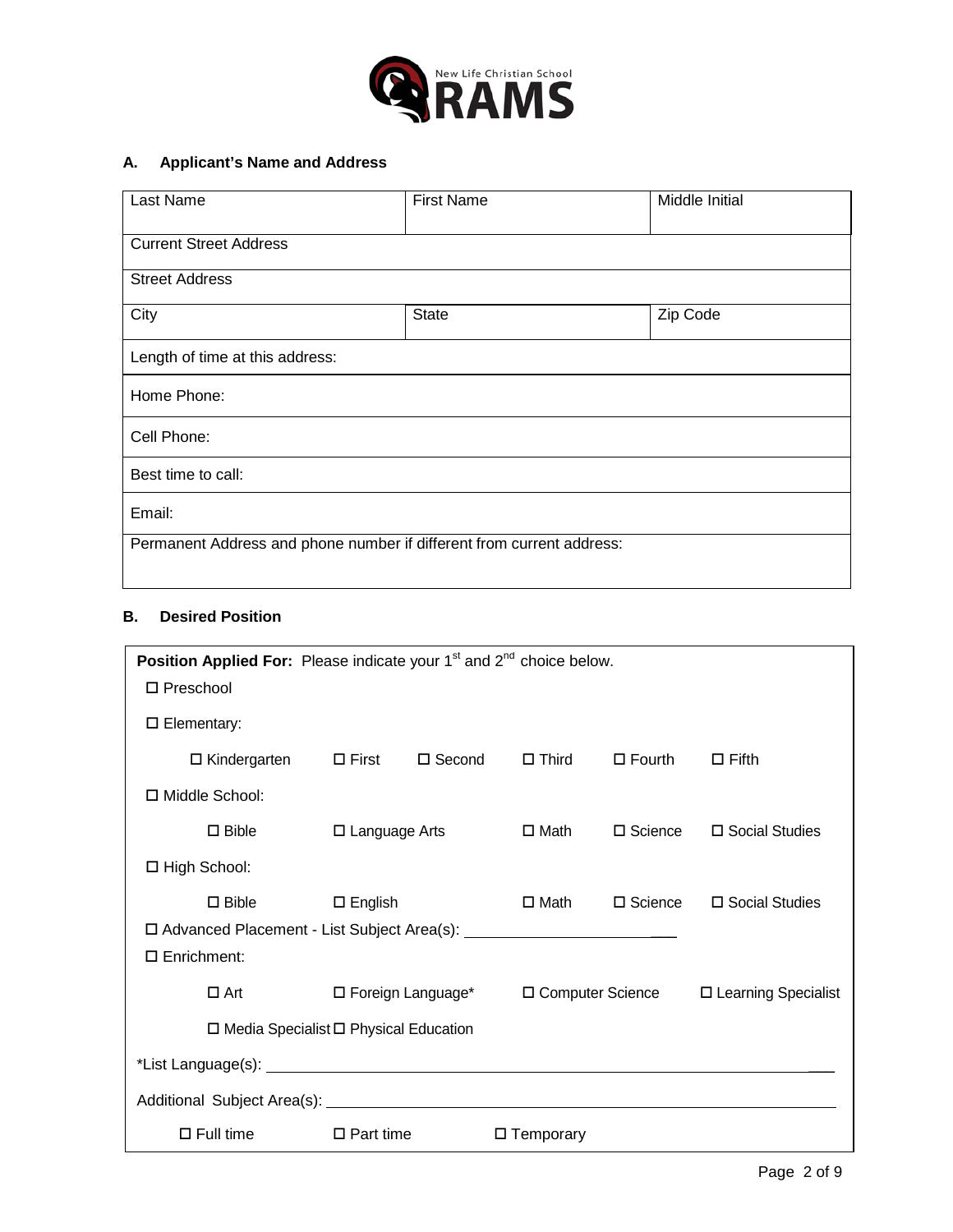

| <b>Application Date:</b>                                            | Date Available: |       |      |
|---------------------------------------------------------------------|-----------------|-------|------|
| Can you submit verification of your legal right to work in the U.S? |                 | □ Yes | □ No |
| How did you learn about the position for which you are applying?    |                 |       |      |

## **C. Christian Background**

As a Christian organization, we require all of our employees to be practicing Christians. Federal law allows us to confine our hiring to members of our faith community.

Please carefully read our statement of faith and indicate your degree of support.

 $\Box$  I fully support the statement as written, without mental reservations.

 $\Box$  I support the statement except for any areas listed and explained on a separate paper. These areas represent either disagreements or items for which I have not yet formed an opinion or a conviction.

Are there any additional doctrines or convictions not a part of the statement of faith that we should be aware of?  $\Box$  Yes  $\Box$  No If yes, please write out on a separate page.

What is your denominational preference?

What is your local church affiliation?

Are you currently a member in good standing?  $\Box$  Yes  $\Box$  No Number of Years:  $\Box$ 

In what activities are you involved and with what degree of regularity?

Do you believe the Bible to be the ONLY inspired and infallible Word of God, our final authority in all matters of faith, truth, and conduct?  $\Box$  Yes  $\Box$  No

If you become employed by our school, you are joining a ministry that has high expectations of all its employees. All staff member have a ministry position and must demonstrate the life of Christ in their everyday living to our students, their parents, and fellow employees. Since it is the school's mission to train and equip children to be followers of Jesus Christ, we require all our employees to be Christian role models in their lives, both on and off the job (Luke 6:40). Please carefully read the school's lifestyle statement and the declaration of moral integrity statement, which are attached. If you can honestly sign the forms, please do so.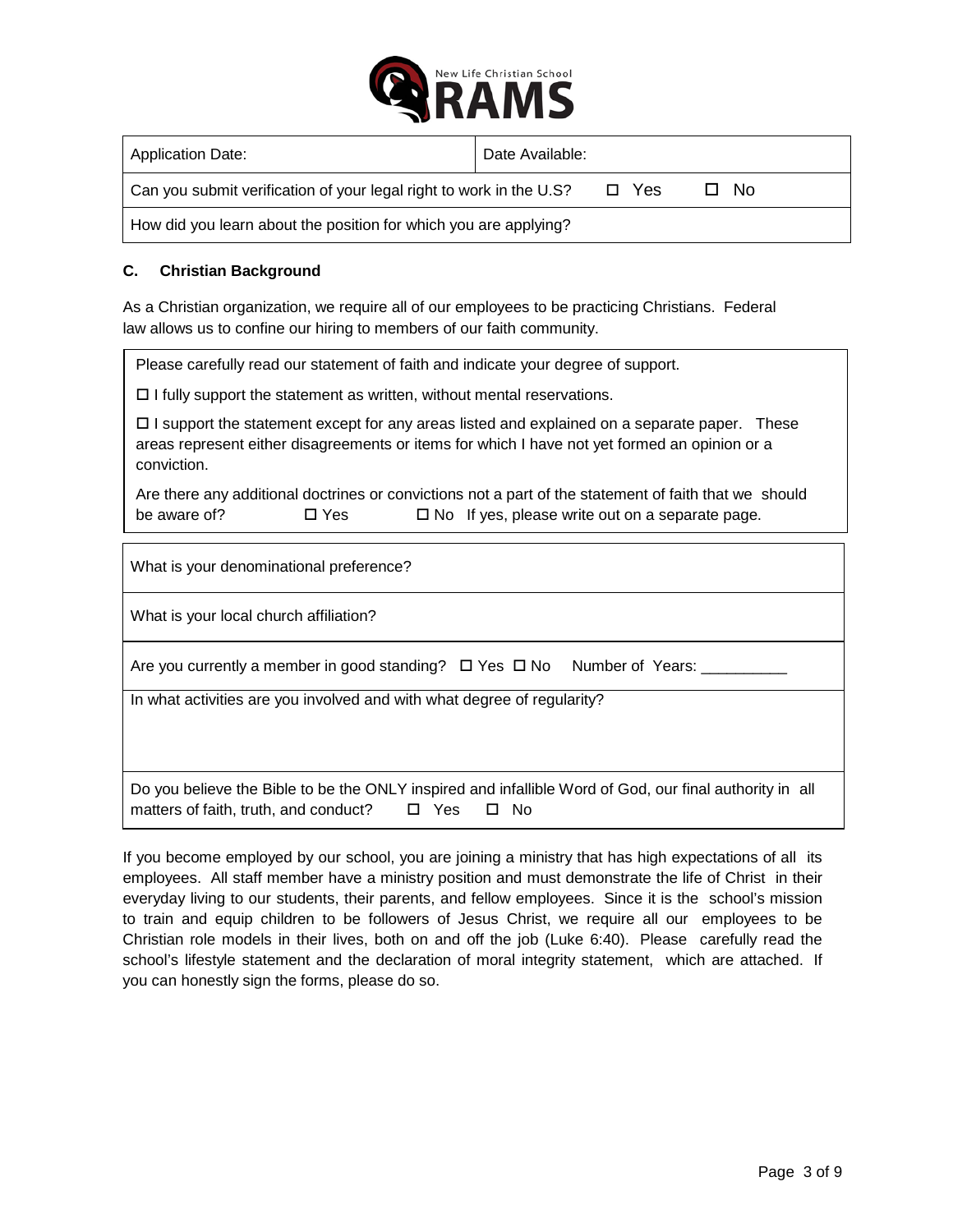

### **D. Professional Qualifications**

| Do you have an ACSI teacher's or administrator's certificate?<br>$\square$ Yes<br>$\Box$ No    |  |
|------------------------------------------------------------------------------------------------|--|
|                                                                                                |  |
| Remains valid for _______________ years                                                        |  |
| $\square$ Yes<br>Do you have a state teaching certificate?<br>- No<br>□<br>If yes, what state? |  |
| Remains valid for ______________ years                                                         |  |

Sequentially list your administrative/teaching experience with most recent first:

| <b>School Name</b> | <b>Position</b> | <b>Dates</b> |
|--------------------|-----------------|--------------|
|                    |                 |              |
|                    |                 |              |
|                    |                 |              |
|                    |                 |              |
|                    |                 |              |

What degree, or degrees, do you hold? Please attach photocopies of degrees held.

| <b>Degree</b> | <b>Major</b> | <b>Minor</b> | <b>Issuing Institution</b> | <b>Graduation Year</b> |
|---------------|--------------|--------------|----------------------------|------------------------|
|               |              |              |                            |                        |
|               |              |              |                            |                        |
|               |              |              |                            |                        |
|               |              |              |                            |                        |
|               |              |              |                            |                        |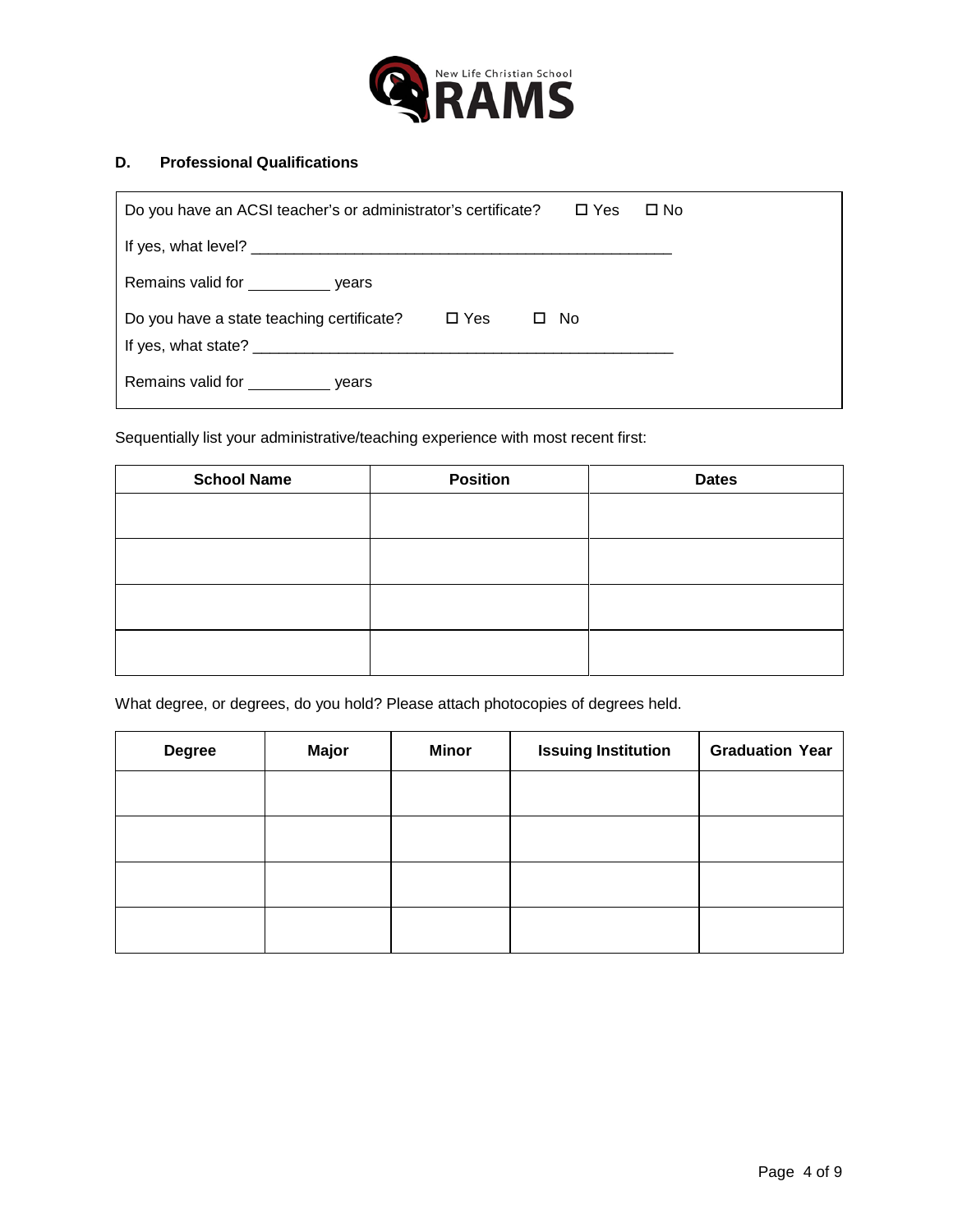

## **E. Employment Experience**

Please start with your current or most recent employer and work backward for the past *ten years*. If necessary, use a separate paper and follow the same format for additional positions.

| Position                            | Dates of employment |
|-------------------------------------|---------------------|
| Employer                            |                     |
| Address                             |                     |
| Supervisor's name and phone number: |                     |
| Reason for leaving                  |                     |
| Hourly rate/salary                  |                     |
| Work performed                      |                     |
|                                     |                     |
| Position                            | Dates of employment |
| Employer                            |                     |
| Address                             |                     |
| Supervisor's name and phone number  |                     |
| Reason for leaving                  |                     |
| Hourly rate/salary                  |                     |
| Work performed                      |                     |

| Position                           | Dates of employment                                                                               |
|------------------------------------|---------------------------------------------------------------------------------------------------|
| Employer                           |                                                                                                   |
| Address                            |                                                                                                   |
| Supervisor's name and phone number |                                                                                                   |
| Reason for leaving                 |                                                                                                   |
| Hourly rate/salary                 |                                                                                                   |
| Work performed                     |                                                                                                   |
| was the name or names?             | Have you ever worked under a different name for any of the employers you have listed? If so, what |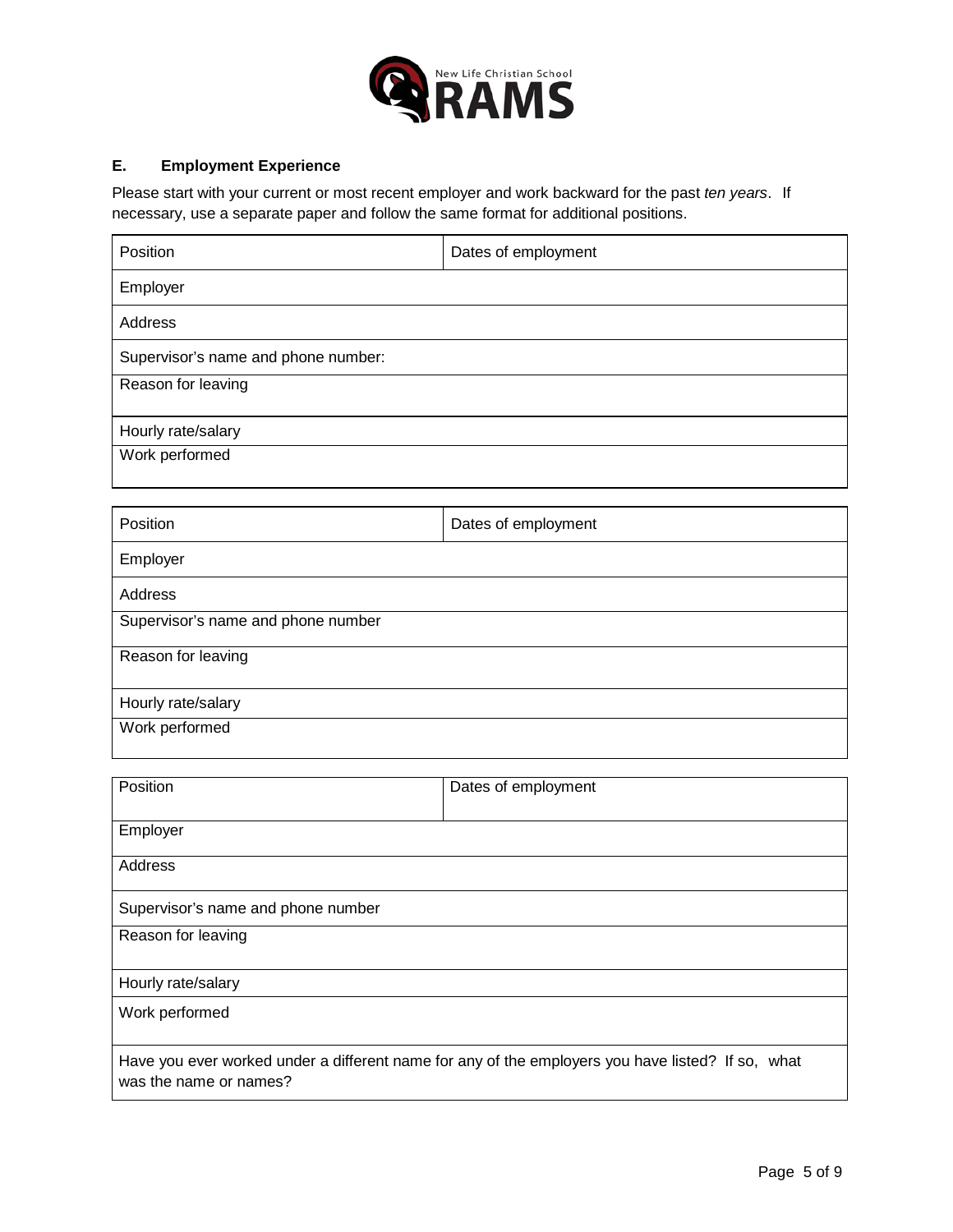

#### **F. Educational and Professional Training**

| Name and location (city, state) of last high<br>school attended.                                         | <b>Diploma received?</b>                                                        |
|----------------------------------------------------------------------------------------------------------|---------------------------------------------------------------------------------|
|                                                                                                          |                                                                                 |
| Name and location (city, state) of business<br>school, trade school, college,<br>or university attended. | Type of certificate, diploma, or degree:<br>BA, BS, MA other and date received. |
|                                                                                                          |                                                                                 |
|                                                                                                          |                                                                                 |
|                                                                                                          |                                                                                 |

#### **G. Special Skills**

Please list any special skills, certifications, or license you possess.

#### **H. Personal References**

List the names of five people who are not related to you and who have a definite knowledge of your qualifications and character. Please include at least two previous employers and your current pastor**.**

| Name and email address | Phone | <b>Position</b> |
|------------------------|-------|-----------------|
|                        |       |                 |
|                        |       |                 |
|                        |       |                 |
|                        |       |                 |
|                        |       |                 |
|                        |       |                 |
|                        |       |                 |
|                        |       |                 |
|                        |       |                 |
|                        |       |                 |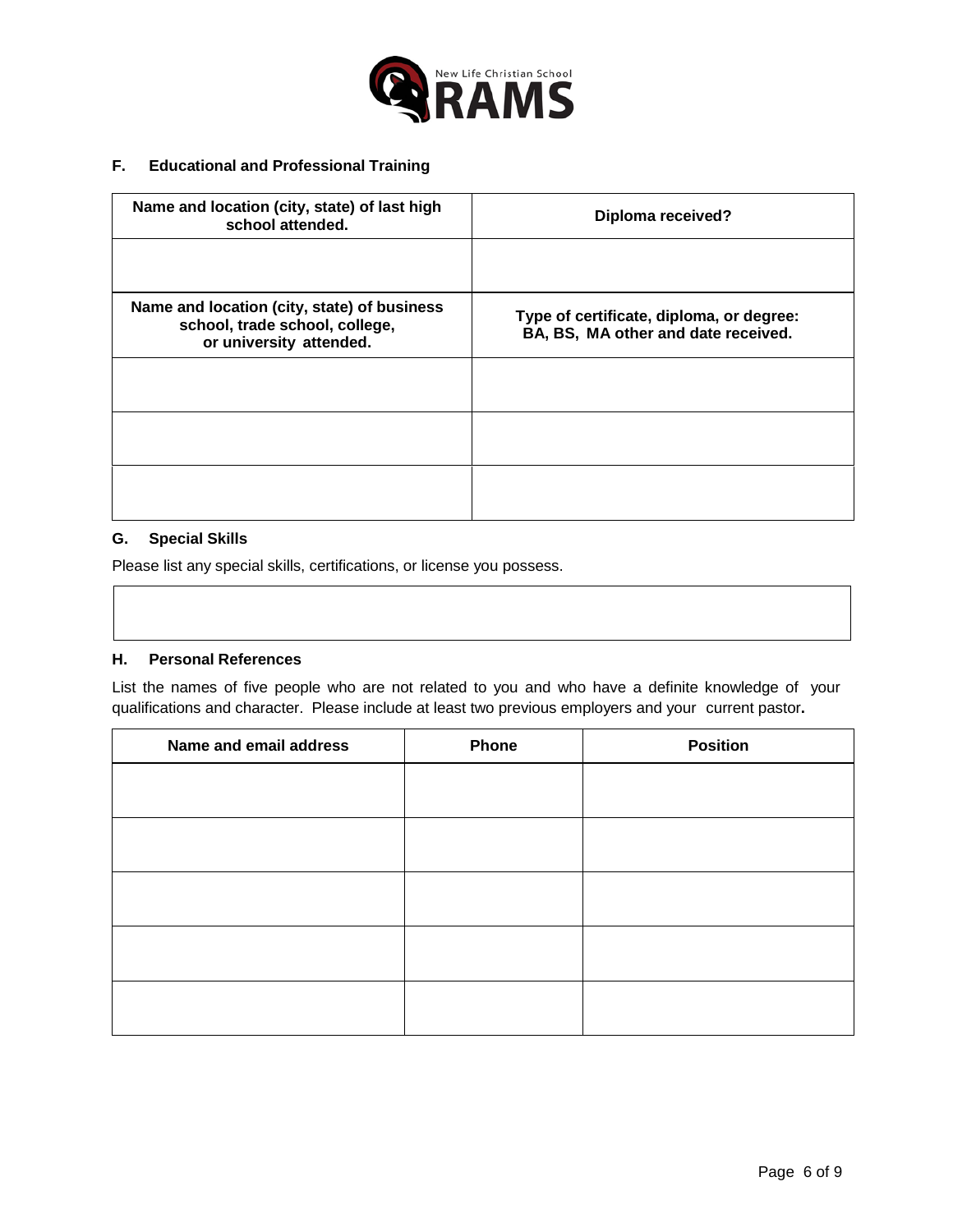

#### **I. Applicant's Certification and Agreement**

I understand that New Life Christian School does not discriminate in its employment practices against any person because of race, color, national or ethnic origin, gender, age, or disability.

I hereby certify that I have not knowingly withheld any information that might adversely affect my chances for employment, and that the facts set forth in this application process are true and complete to the best of my knowledge. I understand that falsification of any statement or a significant omission of fact on the application, supporting documents, or interviews may prevent me from being hired or, if hired, may subject me to immediate dismissal regardless of when or how it was discovered. If I am released under these circumstances, I further understand and agree that I will be paid and receive benefits only through the day of release.

I authorize New Life Christian School to thoroughly interview the primary references that I have listed, any secondary references mentioned through interviews with primary references, or other individuals who know me and have knowledge regarding my testimony and work record. I also authorize the school to thoroughly investigate my work records and evaluations, my educational preparation, and other matters related to my suitability for the position.

I authorize my former employers and any other references to disclose to the school any and all employment records, performance reviews, letters, reports, and other information related to my life and employment, without giving me prior notice of such disclosure. In addition, I hereby release the school, my former employers, all other references, and all other parties from any and all claims, demands, or liabilities arising out of or in any way related to such investigation or disclosure. I waive the right to ever personally view any references given to the school.

Since I will be working with children, I understand that I must submit to a fingerprint check by the FBI and possibly other federal and state authorities. I agree to fully cooperate in providing and recording as many sets of my fingerprints as is necessary for such an investigation. I authorize the school to conduct a criminal records check. I understand and agree that any offer of employment that I may receive from the school is conditional until the school has received the background information, including criminal background information. The school may refuse employment or terminate conditional employment if the school deems any background information unfavorable or that it could reflect adversely on the school or on me as a Christian role model.

I understand that this application for employment is valid for no more than 120 days. After that, I must resubmit an application in order to be considered for positions at this school.

I understand that this is only an application for employment and that no employment or employment contract is being offered at this time.

I understand that failure to complete any portion of this application or to sign this application will result in rejection of my application.

I certify that I have carefully read and do understand the above statements.

Applicant signature Date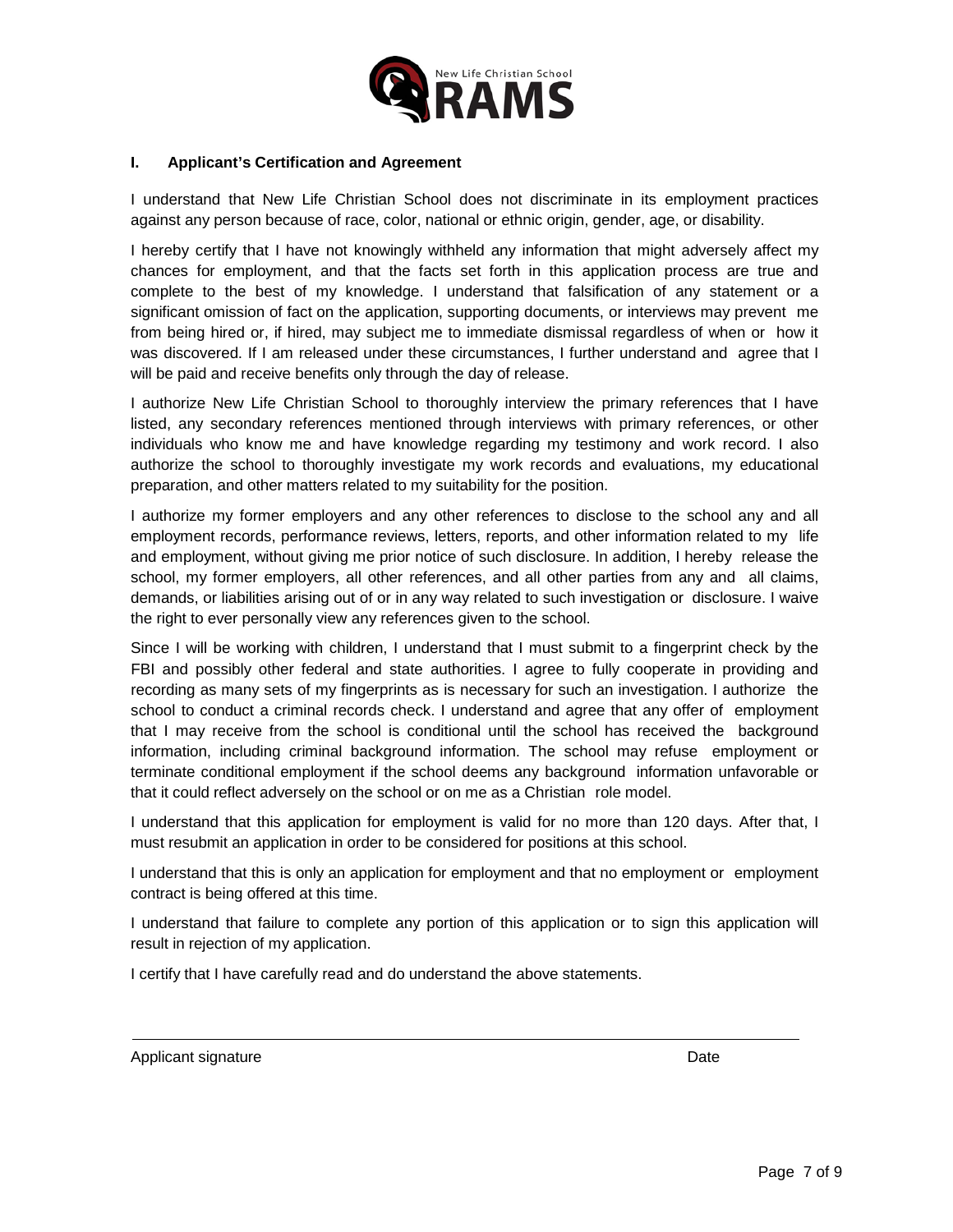

#### **NLCS STATEMENT OF FAITH**

- **1. We believe the Bible is God-inspired.**
- **2. We believe God is Triune: Father, Son, and Holy Ghost.**
- **3. We believe that man was created in the image of God, but that by voluntary disobedience he fell from perfection.**
- **4. We believe that while we were yet sinners Christ died for us, signing the pardon of all who believe on him.**
- **5. We believe that we have no righteousness and must come to God pleading the righteousness of Christ.**
- **6. We believe that upon sincere repentance and a whole-hearted acceptance of Christ, we are justified before God.**
- **7. We believe that the change, which takes place in the heart and life at conversion, is a very real one.**
- **8. We believe that it is the will of God that we be sanctified daily, growing constantly in the faith.**
- **9. We believe that baptism by immersion is an outward sign of an inward work.**
- **10. We believe in the commemoration of the Lord's Supper by the symbolical use of the bread and juice of the vine.**
- **11. We believe that the baptism of the Holy Spirit is to endure the believer with power; and that His incoming is after the same manner as the Bible days.**
- **12. We believe that it is the will of God that we walk in the Spirit daily.**
- **13. We believe that the Holy Spirit has gifts to bestow upon the Christian; and that we should show spiritual fruit as evidence of a Spirit-filled life.**
- **14. We believe that the experience and daily walk of the believer should never lead him into extremes of fanaticism.**
- **15. We believe that divine healing is the power of Christ to heal the sick in answer to the prayer of faith.**
- **16. We believe that the second coming of Christ is personal and imminent.**
- **17. We believe it is our sacred duty to identify ourselves with the visible church of Christ.**
- **18. We believe that all rulers should be upheld at all times except in things opposed to the will of God.**
- **19. We believe that all shall stand some day before the judgment seat of God and there receive eternal life or death.**
- **20. We believe that heaven is the glorious eternal home of born-again believers.**
- **21. We believe that hell is the place of eternal torment for all who reject Christ as the Savior.**
- **22. We believe that soul winning is the most important responsibility of the Church.**
- **23. We believe that the method ordained of God for the support and spread of His cause is by giving of tithes and free-will offerings.**